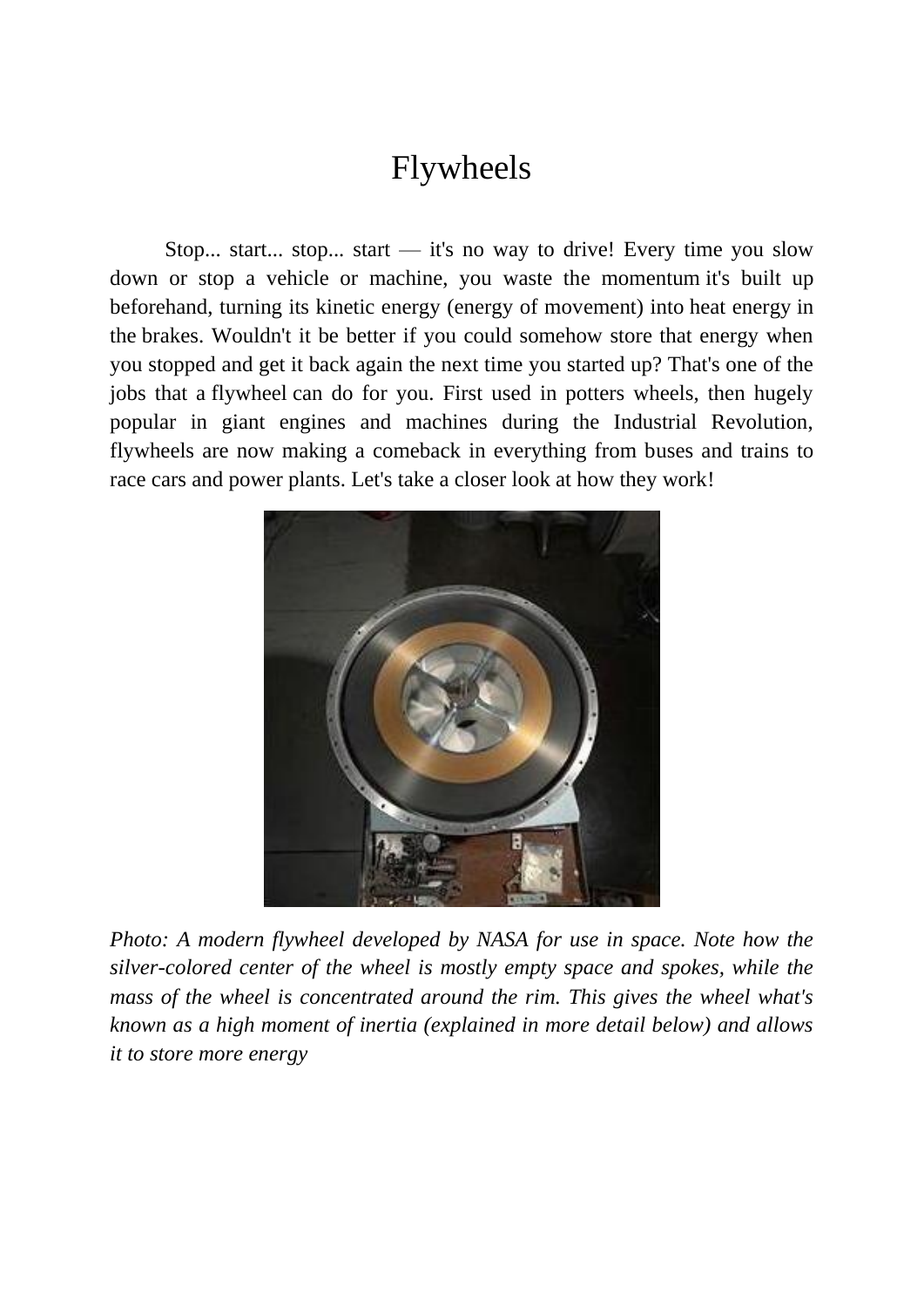#### Why we need flywheels?

[Engines](http://www.explainthatstuff.com/engines.html) are happiest and at their most efficient when they're producing power at a constant, relatively high speed. The only trouble is, the vehicles and machines they drive need to operate at all kinds of different speeds and sometimes need to stop altogether. Clutches and gears *partly* solve this problem. (A clutch is a mechanical "switch" that can disengage an engine from the machine it's driving, while a [gear](http://www.explainthatstuff.com/gears.html) is a pair of interlocked [wheels](http://www.explainthatstuff.com/howwheelswork.html) with teeth that changes the speed and torque (turning force) of a machine, so it can go faster or slower even when the engine goes at the same speed.) But what clutches and gears can't do is save the [energy](http://www.explainthatstuff.com/energy.html) you waste when you brake and give it back again later. That's a job for a flywheel!

#### What is a flywheel?

A flywheel is essentially a very heavy wheel that takes a lot of force to spin around. It might be a large-diameter wheel with spokes and a very heavy metal rim, or it could be a smaller-diameter cylinder made of something like a carbonfiber [composite.](http://www.explainthatstuff.com/composites.html) Either way, it's the kind of wheel you have to push really hard to set it spinning. Just as a flywheel needs lots of force to start it off, so it needs a lot of force to make it stop. As a result, when it's spinning at high speed, it tends to want to keep on spinning (we say it has a lot of angular momentum), which means it can store a great deal of kinetic energy. You can think of it as a kind of "mechanical battery," but its storing energy in the form of movement (kinetic energy, in other words) rather than the energy stored in chemical form inside a traditional, [electrical battery.](http://www.explainthatstuff.com/batteries.html)

Flywheels come in all shapes and sizes. The laws of physics tell us that large diameter and heavy wheels store more energy than smaller and lighter wheels, while flywheels that spin faster store *much* more energy than ones that spin slower.

Modern flywheels are a bit different from the ones that were popular during the Industrial Revolution. Instead of wide and heavy steel wheels with even heavier [steel](http://www.explainthatstuff.com/ironsteel.html) rims, 21st-century flywheels tend to be more compact and made from carbon-fiber or [composite materials,](http://www.explainthatstuff.com/composites.html) sometimes with steel rims, which work out perhaps a quarter as heavy.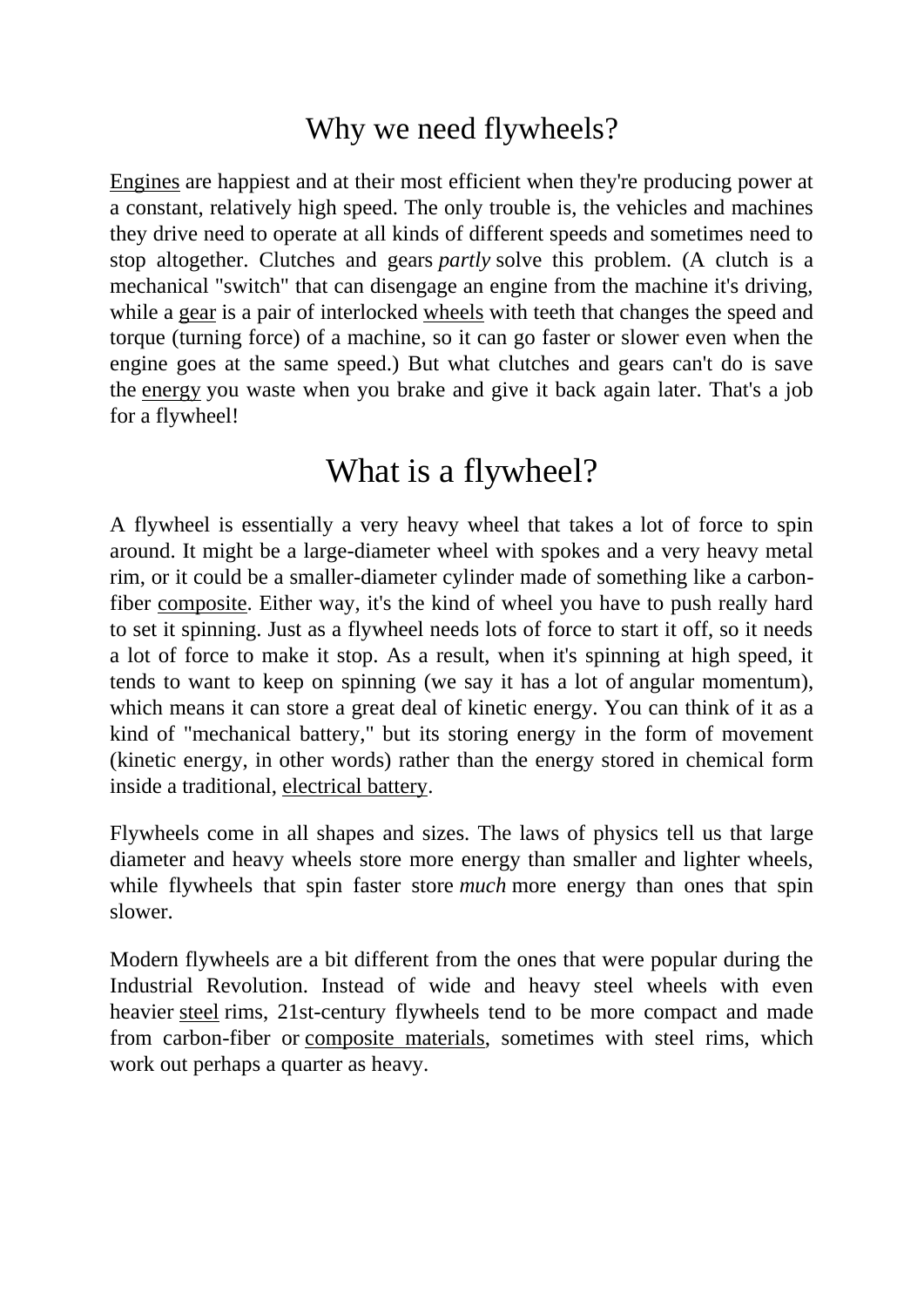

*Photo: A typical flywheel on a gas-pumping engine. The flywheel is the larger of the two black wheels with the heavy black rim in the center. This is one of many fascinating engines you can see at Think Tank, the science museum in Birmingham, England.*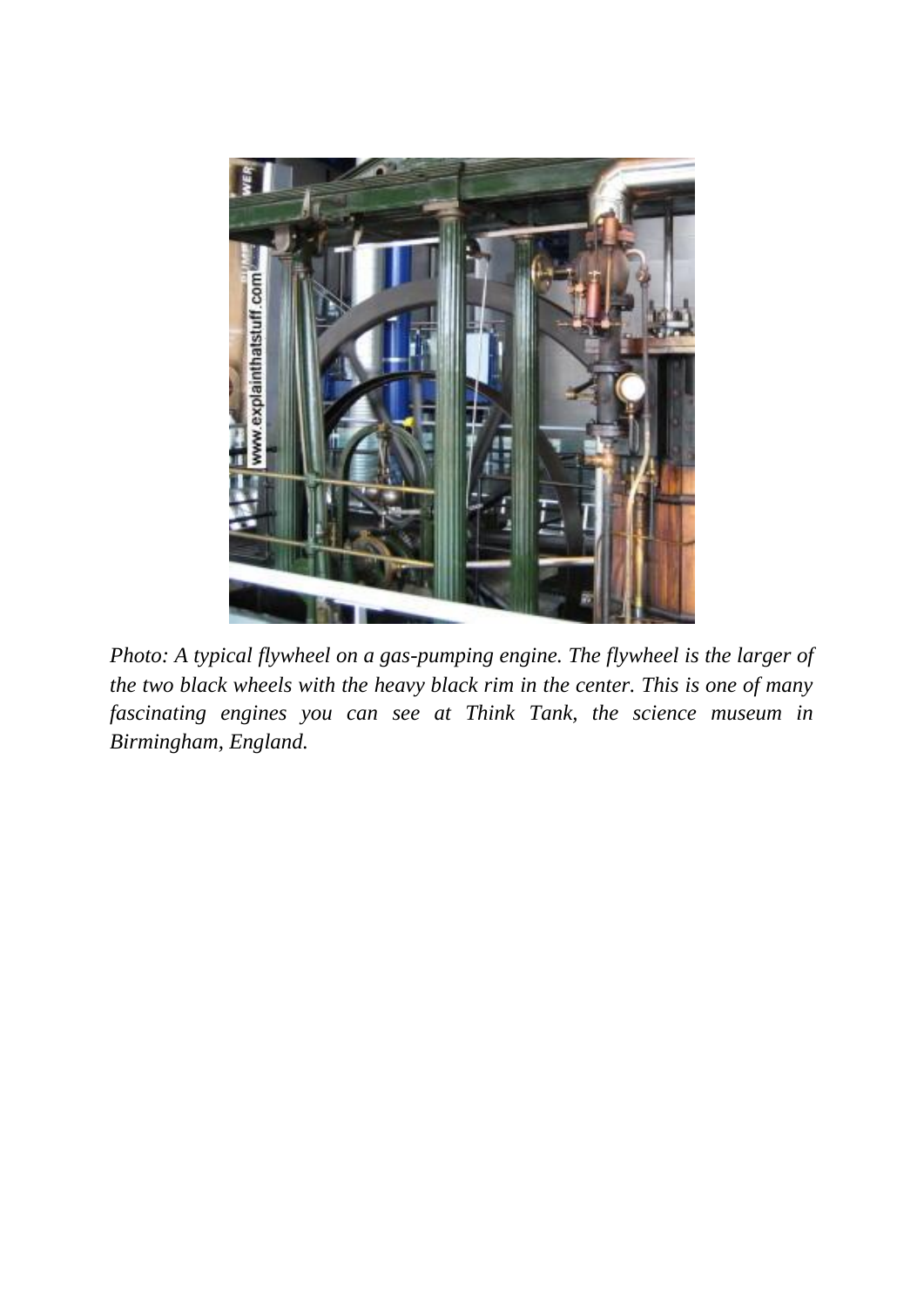#### The physics of flywheels

Things moving in a straight line have momentum (a kind of "power" of motion) and kinetic energy (the energy they have because of their movement) because of their mass (how much "stuff" they contain) and their velocity (how fast they're going). In the same way, rotating objects have kinetic energy because they have what's called a moment of inertia (how much "stuff" they're made from and how it's distributed) and an angular velocity (how fast they're rotating). Moment of inertia is the equivalent of mass for spinning objects, while angular velocity is like ordinary velocity only going round in a circle.

Just as the kinetic energy of an object moving in a straight line is given by this equation:

$$
E = \frac{1}{2}mv^2
$$

(where m is mass and v is velocity), so the equivalent, kinetic energy of a spinning object is given by this one:

$$
E = \frac{1}{2}I\omega^2
$$

(where I is the moment of inertia and  $\omega$  is the angular velocity).

"Moment of inertia" sounds horribly abstract and confusing, but it's much easier to understand than you might think. What it really means is that, from the viewpoint of kinetic energy and momentum, the effective mass of a spinning object depends not just on *how much* actual mass it has but on *where* that mass is located in relation to the point it's spinning around. The further from the center the mass is, the more effect it has on the object's momentum and kinetic energy—and we quantify that by saying the mass has a higher moment of inertia. So a large diameter, lightweight, spoked flywheel with a very heavy steel rim might have a higher moment of inertia than a much smaller, solid flywheel, because more of its mass is further from the point of rotation.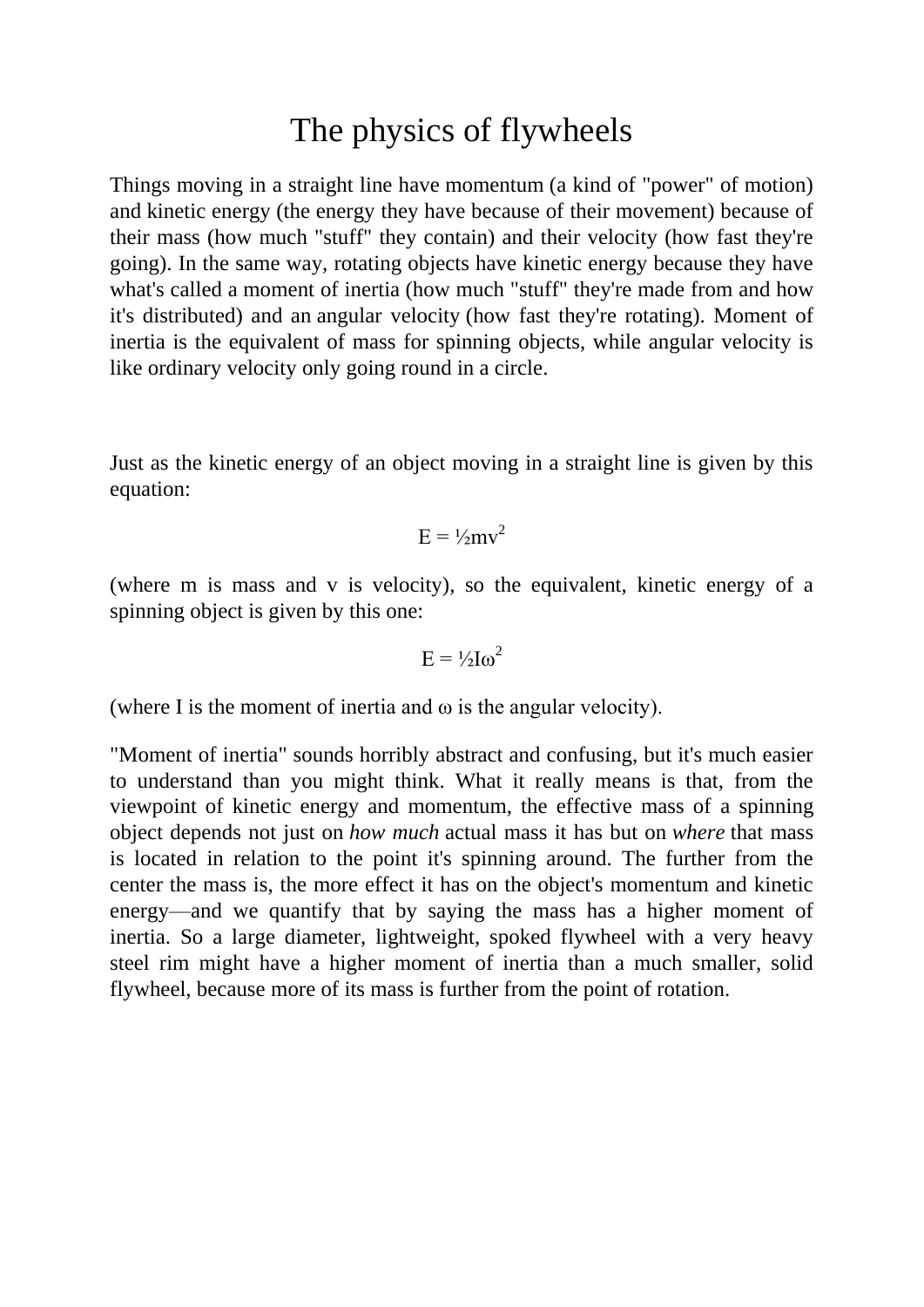# Conservation laws

The laws of [conservation of energy](http://www.explainthatstuff.com/conservation-of-energy.html) and conservation of momentum apply to spinning objects just as they apply to objects speeding in straight lines. So something that spins with a certain amount of energy and angular momentum (the spinning equivalent of ordinary, straight-line, linear momentum) keeps its angular momentum unless a force (such as friction or air resistance) steals it away. This law is called the conservation of angular momentum.

When a figure skater puts their arms out, some of their mass is further from the center of their body (the point of rotation) so they have a higher moment of inertia. If they're spinning quickly with their arms out but then suddenly bring their arms in to the center, they instantly reduce their moment of inertia. But the conservation of angular momentum says their total angular momentum must stay the same—and the only way that can happen is if they speed up. That's why a spinning figure skater will spin faster when they bring their arms in to their body (and slow down when they put their arms out again).

### What's the best design for a flywheel?

It follows on from these basic laws of physics that a flywheel will store more energy if it has either a higher moment of inertia (more mass or mass positioned further from its center) or if it spins at a higher speed. And since the kinetic energy of a spinning object (E in the equation above) is related to the square of its angular velocity ( $\omega^2$ ), you can see that speed has a much bigger effect than moment of inertia. If you take a flywheel with a heavy metal rim and replace it with a rim that's twice as heavy (double its moment of inertia), it will store twice as much energy when it spins at the same speed. But if you take the original flywheel and spin it twice as fast (double its angular velocity), you'll *quadruple* how much energy it stores. That's why flywheel designers typically try to use high-speed wheels rather than massive ones. (Compact, highspeed flywheels are also much more practical in things like race cars, not least because large flywheels tend to add too much weight.)

The force on a flywheel increases with speed, and the energy a wheel can store is limited by the strength of the material from which it's made: spin a flywheel too fast and you'll eventually reach a point where the force is so great that it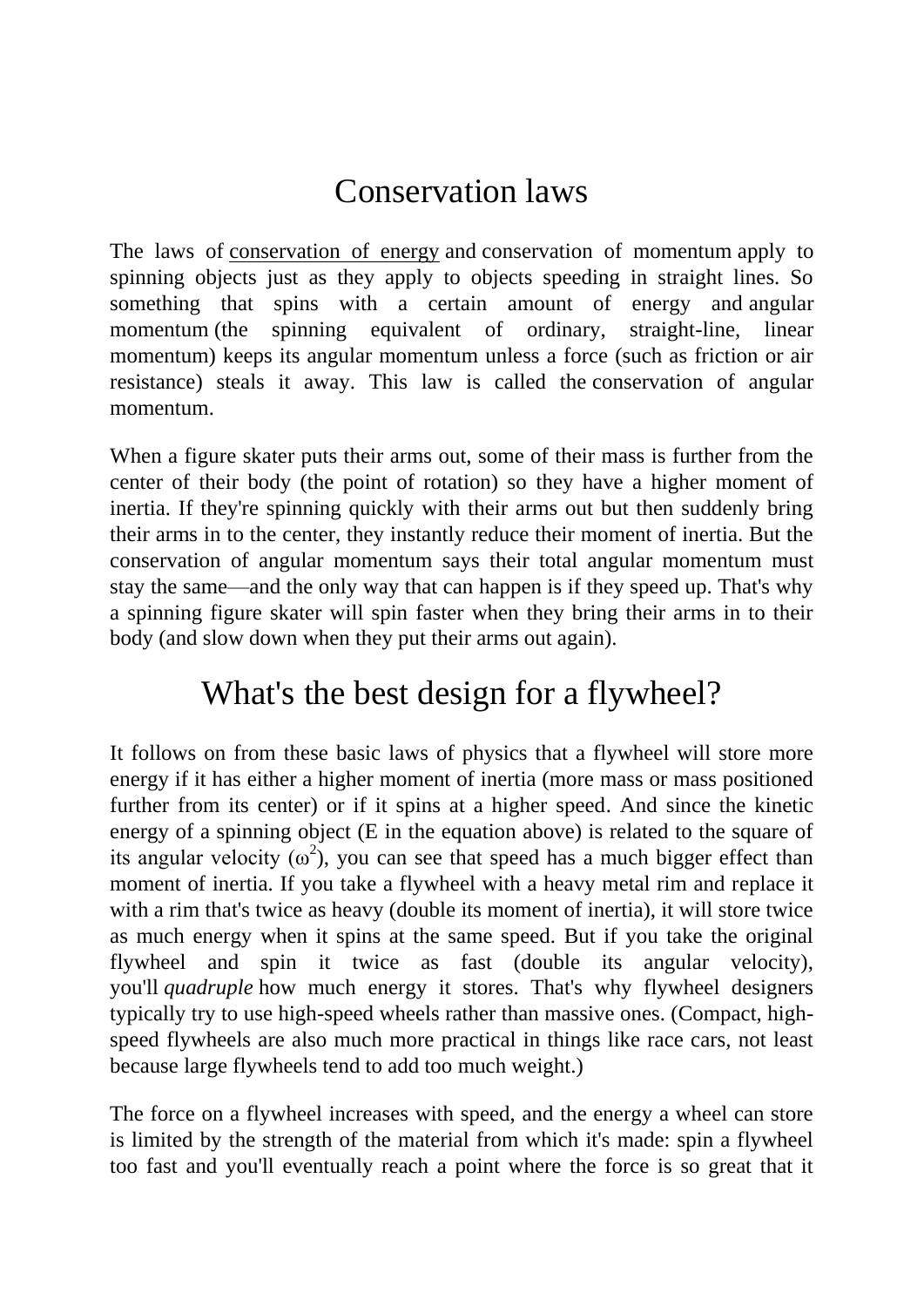shatters the wheel into fragments. Strong, lightweight materials turn out to be the best for flywheels since they can spin fastest without breaking apart. Modern flywheels are typically constructed from materials such as [alloys,](http://www.explainthatstuff.com/alloys.html) carbonfiber [composites,](http://www.explainthatstuff.com/composites.html) [ceramics,](http://www.explainthatstuff.com/ceramics.html) and crystalline materials such as single crystals of silicon. Some are specifically designed to shatter safely into tiny fragments if they spin too fast.

### How can a flywheel retain its energy?

The laws of physics [\(Newton's first law of motion,](http://www.explainthatstuff.com/motion.html) to be exact) tell us that a moving object will tend to keep moving unless a force acts on it. So you might think a flywheel would keep spinning forever. The only trouble is, flywheels spin on bearings so, even when they're well [lubricated,](http://www.explainthatstuff.com/lubricants.html) the force of friction slows them down. There's another problem too: as flywheels spin through the air, air resistance or drag slows them down as well. Modern flywheels get around these problems by being mounted on low-friction bearings and sealed inside metal cylinders so they don't lose as much energy to friction and air resistance as traditional flywheels would have done. The most sophisticated flywheels float on super [conducting](http://www.explainthatstuff.com/superconductors.html) [magnets](http://www.explainthatstuff.com/magnetism.html) (so they spin almost entirely without friction) and are sealed inside vacuum chambers (so there are no losses to air resistance).



*Photo: Flywheels eventually stop turning due to friction and air resistance, but if we mount them on very low friction bearings, they'll retain their energy for*  days at a time. This experimental flywheel uses a frictionless superconducting *bearing and spins inside a vacuum chamber to prevent air resistance from slowing it down.*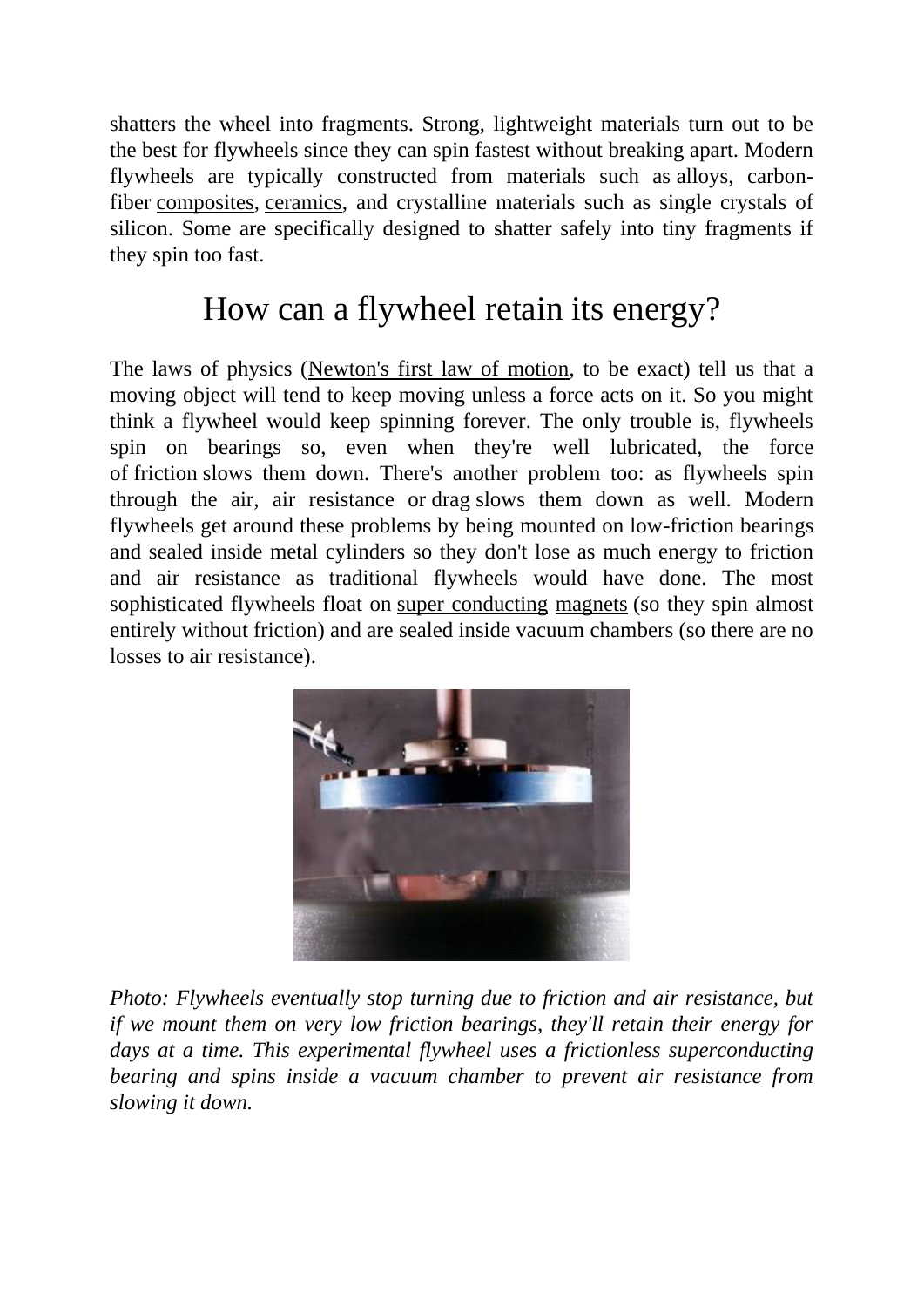### What does a flywheel do?

Consider something like an old-fashioned steam traction engine—essentially a heavy old tractor powered by a [steam engine](http://www.explainthatstuff.com/steamengines.html) that runs on the road instead of on rails. Let's say we have a traction engine with a large flywheel that sits between the engine producing the power and the wheels that are taking that power and moving the engine down the road. Further, let's suppose the flywheel has clutches so it can be connected or disconnected from either the steam engine, the driving wheels, or both. The flywheel can do three very useful jobs for us.

First, if the steam engine produces power intermittently (maybe because it has only one cylinder), the flywheel helps to smooth out the power the wheels receive. So while the engine's cylinder might add power to the flywheel every thirty seconds (every time the piston pushes out from the cylinder), the wheels could take power from the flywheel at steady, continual rate—and the engine would roll smoothly instead of jerking along in fits and starts (as it might if it were powered directly by the piston and cylinder).

Second, the flywheel can be used to slow down the vehicle, like a brake—but a brake that soaks up the vehicle's energy instead of wasting it like a normal brake. Suppose you're driving a traction engine down a street and you suddenly want to stop. You could disengage the steam engine with the clutch so that the vehicle would start to slow down. As it did so, energy would be transferred from the vehicle to the flywheel, which would pick up speed and keep spinning. You could then disengage the flywheel to make the vehicle stop completely. Next time you set off again, you'd use the clutch to reconnect the flywheel to the driving wheels, so the flywheel would give back much of the engine it absorbed during braking.

Third, a flywheel can be used to provide temporary extra power when the engine can't produce enough. Suppose you want to overtake a slow-moving horse and cart. Let's say the flywheel has been spinning for some time but isn't currently connected to either the engine or the wheels. When you reconnect it to the wheels, it's like a second engine that provides extra power. It only works temporarily, however, because the energy you feed to the wheels must be lost from the flywheel, causing it to slow down.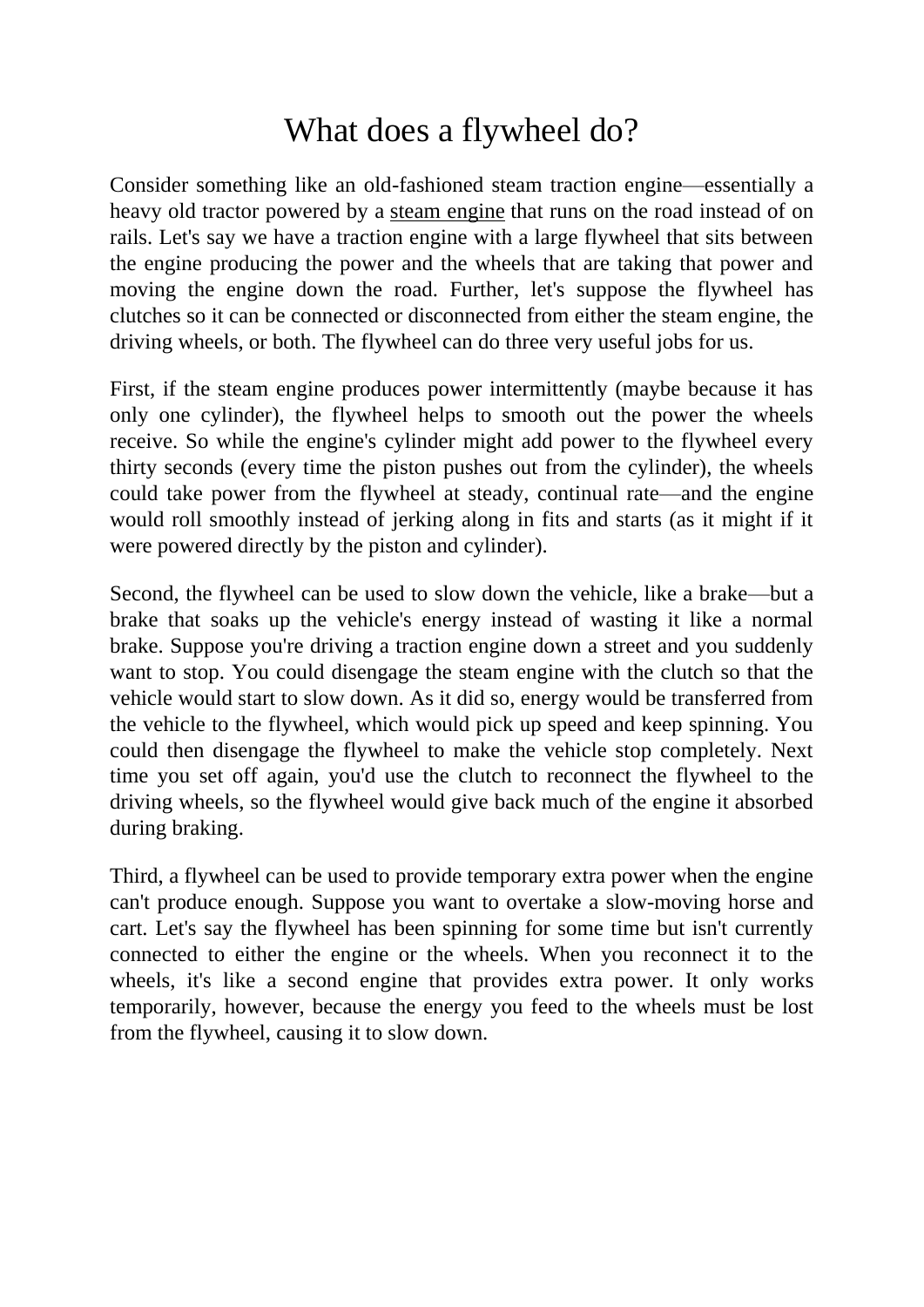

*Photo: A typical modern flywheel doesn't even look like a wheel! It consists of a spinning carbon-fiber cylinder mounted inside a very sturdy container, which is designed to stop any high-speed fragments if the rotor should break. Flywheels like this have an electric motor and/or [generator](http://www.explainthatstuff.com/generators.html) attached, which stores the energy in the wheel and gets it back again later when it's needed.*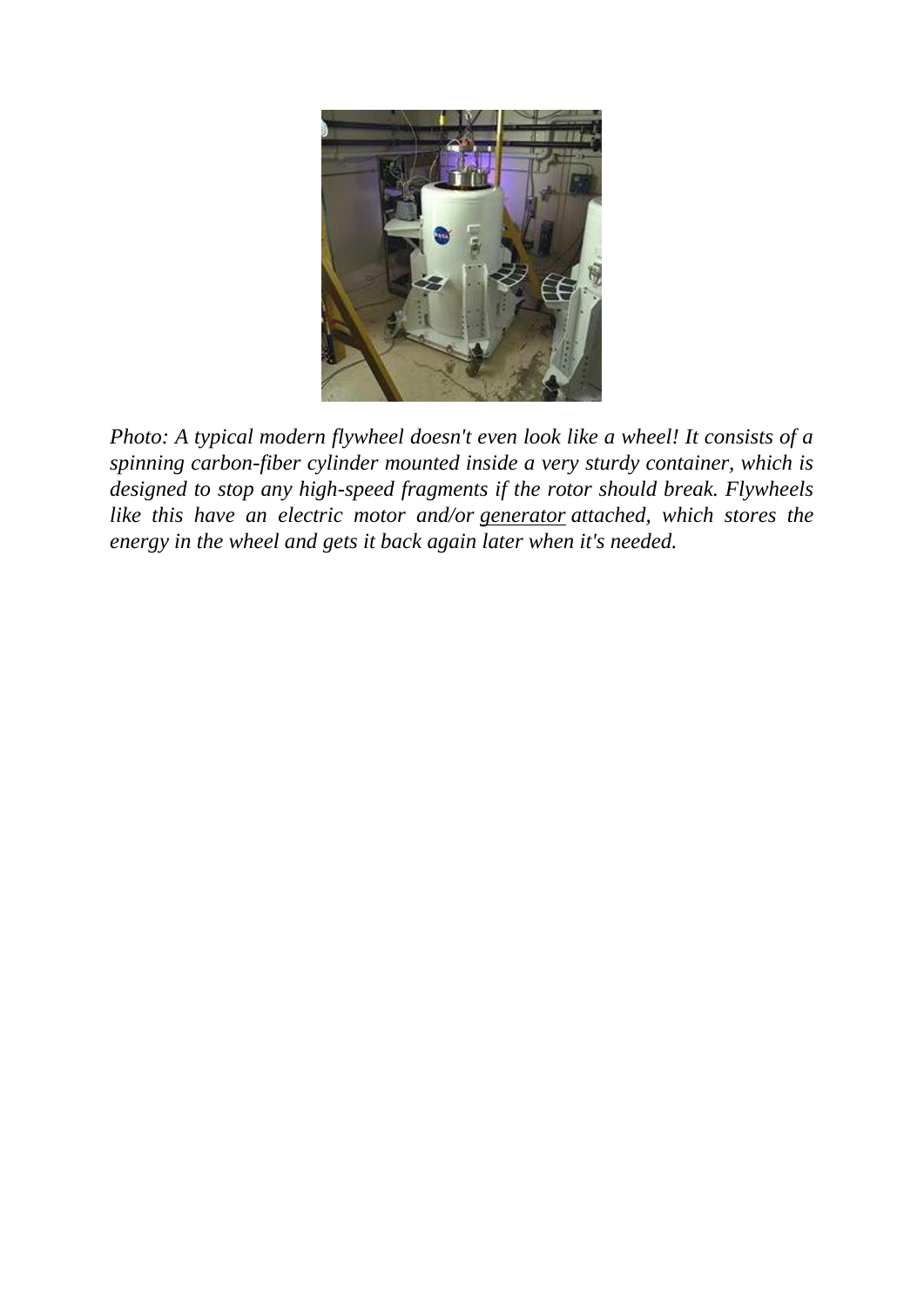## A brief history of flywheels

#### Ancient flywheels

You could argue that flywheels are among the oldest of inventions: the earliest [wheels](http://www.explainthatstuff.com/howwheelswork.html) were made of heavy stone or solid wood and, because they had a high moment of inertia, worked like flywheels whether they were intended to or not. The potter's wheel (perhaps the oldest form of wheel in existence—even older than the wheels used in transportation) relies on its turntable being solid and heavy (or having a heavy rim), so it has a high moment of inertia that keeps it spinning all by itself while you shape the clay on top with your hands. Water wheels, which make power from rivers and creeks, are also designed like flywheels, with strong but light spokes and very heavy rims, so they keep on turning at a constant rate and powering mills at a steady speed. Water wheels like this became popular from Roman times onward.



*Photo: Water wheels use the simple flywheel principle to keep themselves spinning at a steady speed. This is a model of an undershot water wheel (one powered by a river flowing underneath).*

#### Flywheels of the Industrial Revolution

The best known flywheels date from the Industrial Revolution and are used in things like factory steam engines and traction engines. Look closely at almost any factory machine from the 18th or 19th century and you'll see a huge flywheel somewhere in the mechanism. Since flywheels are often very large and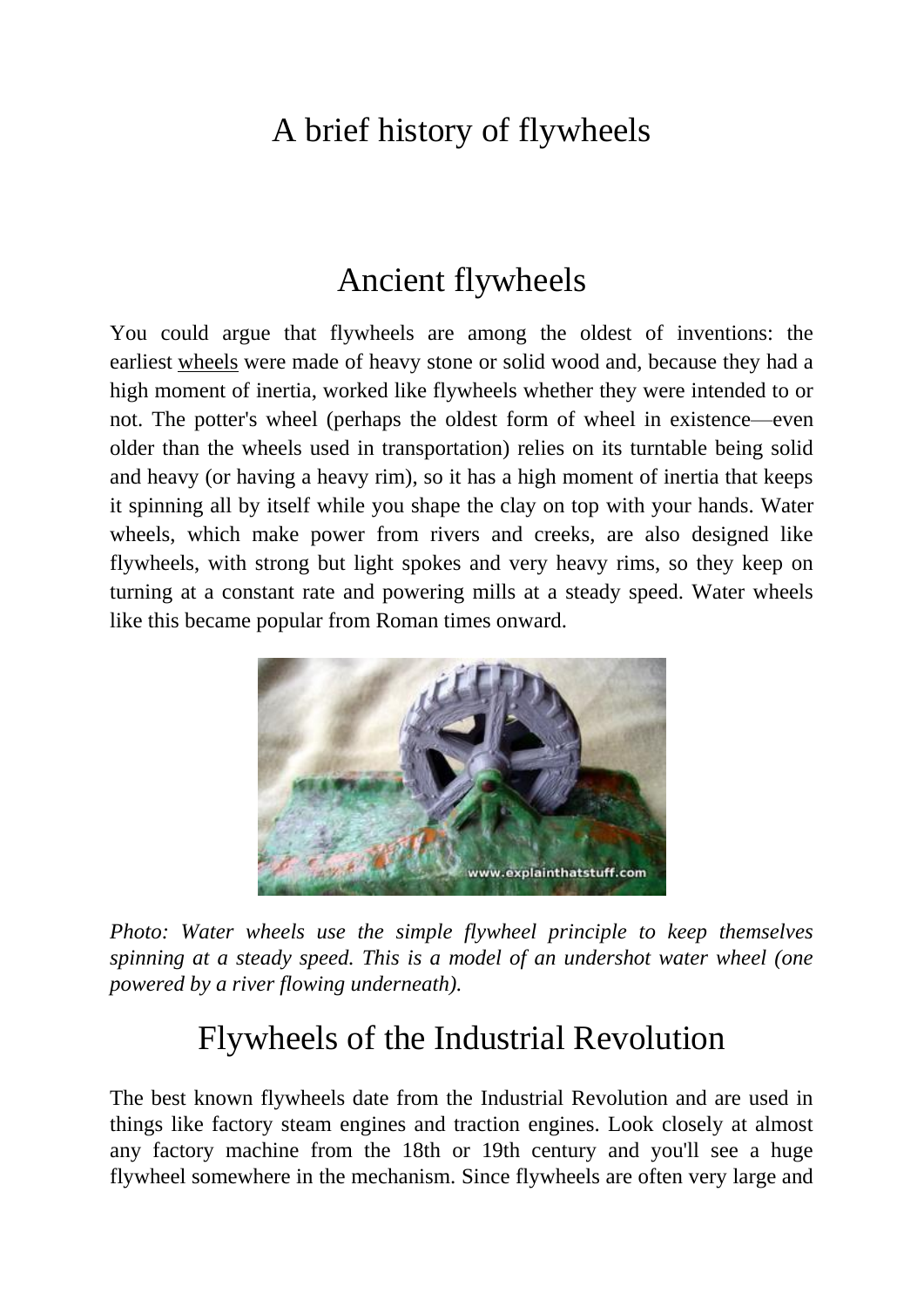spin at high speeds, their heavy rims have to withstand extreme forces. They also have to be precision made since, if they're even slightly unbalanced, they will wobble too much and destabilize whatever they're attached to. The widespread availability of [iron and steel](http://www.explainthatstuff.com/ironsteel.html) during the Industrial Revolution made it possible to engineer well-made, high precision flywheels, which played a vital role in ensuring that engines and machines could operate smoothly and efficiently.

Following the work of 19th-century electrical pioneers like Thomas Edison, electric power was soon widely available for driving factory machines, which no longer needed flywheels to smooth erratic, coal-powered steam engines. Meanwhile, road vehicles, ships, trains, and [airplanes](http://www.explainthatstuff.com/howplaneswork.html) were using [internal](http://www.explainthatstuff.com/carengines.html)  [combustion engines](http://www.explainthatstuff.com/carengines.html) powered by gasoline, [diesel,](http://www.explainthatstuff.com/diesel-engines.html) and kerosene. Flywheels were generally large and heavy and had no place inside something like a car engine or a ship, let alone an airplane. As a result, flywheel technology fell somewhat by the wayside as the 20th century progressed.

# Modern flywheels

Since the mid-20th century, interest in flywheels has picked up again, largely because people have become more concerned about the price of fuels and the [environmental impact](http://www.explainthatstuff.com/introduction-to-environmentalism.html) of using them; it makes sense to save energy—and flywheels are very good at doing that. Since about the 1950s, European bus makers such as M.A.N. and Mercedes-Benz have been experimenting with flywheel technology in vehicles known as gyrobuses. The basic idea is to mount a heavy steel flywheel (about 60cm or a couple of feet in diameter, spinning at about 10,000 rpm) between the rear engine of the bus and the rear axle, so it acts as a bridge between the engine and the wheels. Whenever the bus brakes, the flywheel works as a [regenerative brake,](http://www.explainthatstuff.com/how-regenerative-brakes-work.html) absorbing kinetic energy and slowing the vehicle down. When the bus starts up again, the flywheel returns its energy to the transmission, saving much of the braking energy that would otherwise have been wasted. Modern railroad and subway trains also make widespread use of regenerative, flywheel brakes, which can give a total energy saving of perhaps a third or more. Some [electric car](http://www.explainthatstuff.com/electriccars.html) makers have proposed using superfast spinning flywheels as energy storage devices instead of batteries. One of the big advantages of this would be that flywheels could potentially last for the entire life of a car, unlike batteries, which need regular and very expensive replacement perhaps every three or four years.

In the last few years, formula 1 race cars have also been using flywheels, though more to provide a power boost than to save energy. The technology is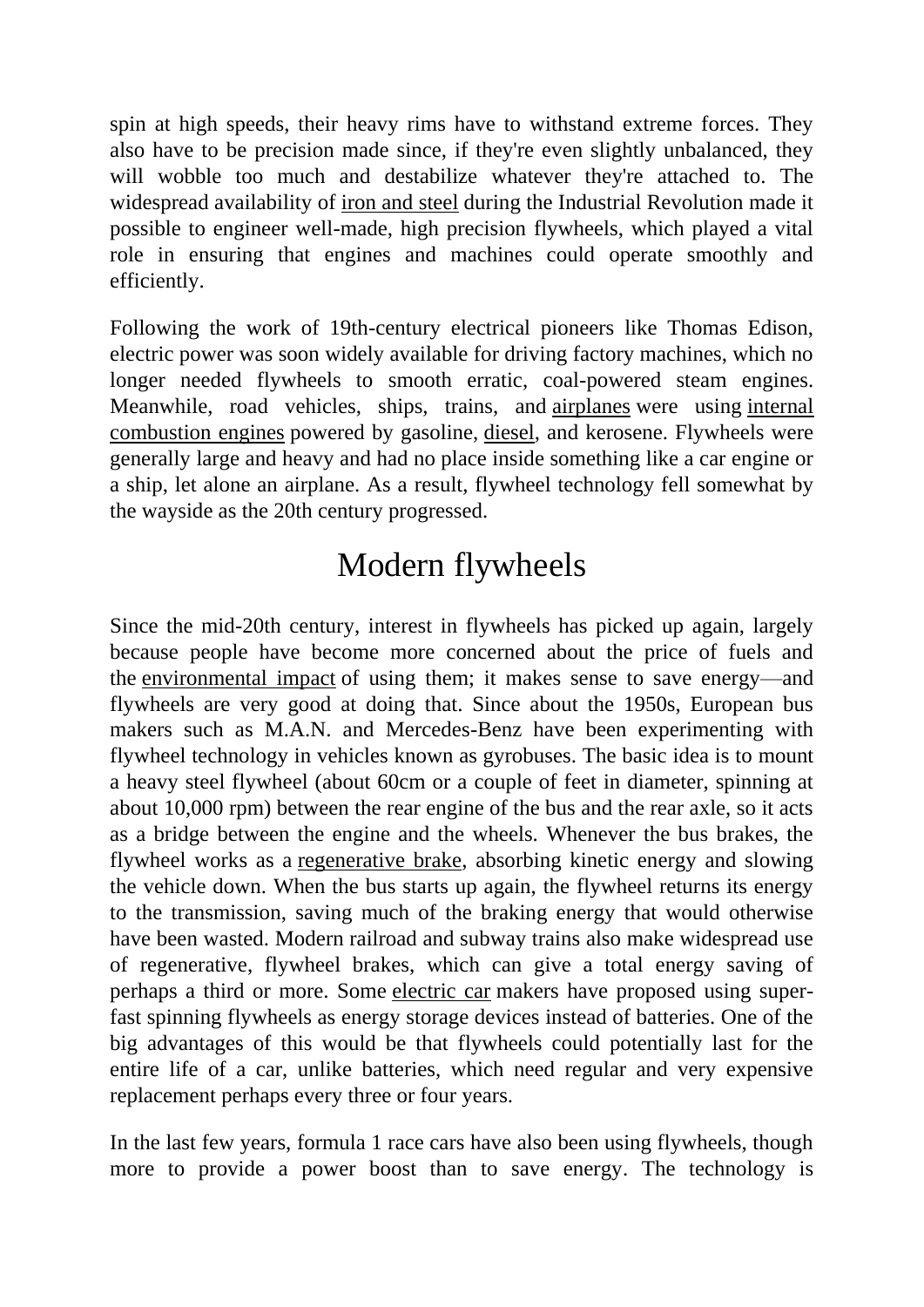called KERS (Kinetic Energy Recovery System) and consists of a very compact, very high speed flywheel (spinning at 64,000 rpm) that absorbs energy that would normally be lost as heat during braking. The driver can flick a switch on the steering wheel so the flywheel temporarily engages with the car's drive train, giving a brief speed boost when extra power is needed for acceleration. With such a high-speed flywheel, safety considerations become hugely important; the flywheel is fitted inside a super-sturdy carbon-fiber container to stop it injuring the driver if it explodes. (Some forms of KERS use [electric motors,](http://www.explainthatstuff.com/electricmotors.html) [generators,](http://www.explainthatstuff.com/generators.html) and batteries to store energy instead of flywheels, in a similar way to hybrid cars.)

Just as flywheels — in the form of waterwheels — played an important part in human efforts to harness energy, so they're making a comeback in modern electricity production. One of the difficulties with [power plants](http://www.explainthatstuff.com/powerplants.html) (and even more so with forms of <u>[renewable energy](http://www.explainthatstuff.com/renewableenergy.html)</u> such as <u>[wind](http://www.explainthatstuff.com/windturbines.html)</u> and [solar power\)](http://www.explainthatstuff.com/solarcells.html) is that they don't necessarily produce electricity constantly, or in a way that precisely matches the rise and fall in demand over the course of a day. A related problem is that it's much easier to make electricity than it is to store it in large quantities. Flywheels offer a solution to this. At times when there is more electricity supply than demand (such as during the night or on the weekend), power plants can feed their excess energy into huge flywheels, which will store it for periods ranging from minutes to hours and release it again at times of peak need. In Stephentown, New York, Beacon Power uses flywheels to provide 20 megawatts of power storage to meet temporary peaks in demand. They're also used in places like computer data centers to provide emergency, backup power in case of outages.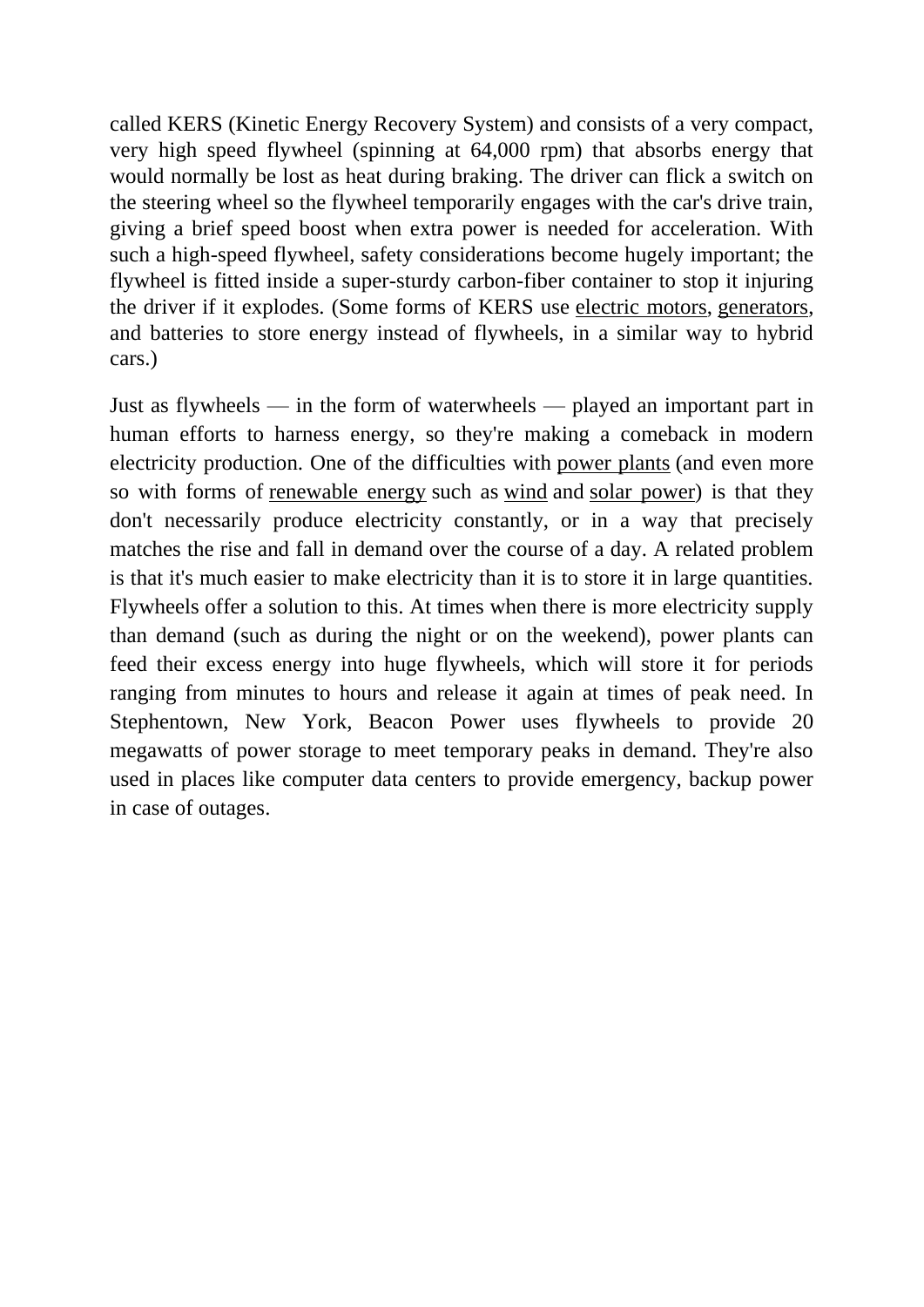

*Photo: Flywheels make great alternatives to batteries. Here a flywheel (right) is being used to store electricity produced by a [solar panel.](http://www.explainthatstuff.com/solarcells.html) The electricity from the panel drives an electric motor/generator that spins the flywheel up to speed. When the electricity is needed, the flywheel drives the generator and produces electricity again.*

### Advantages and disadvantages of flywheels

Flywheels are relatively simple technology with lots of plus points compared to rivals such as rechargeable batteries: in terms of initial cost and ongoing maintenance, they work out cheaper, last about 10 times longer (there are still many working flywheels in operation dating from the Industrial Revolution), are environmentally friendly (produce no carbon dioxide emissions and contain no hazardous chemicals that cause pollution), work in almost any climate, and are very quick to get up to speed (unlike batteries, for example, which can take many hours to charge). They're also extremely efficient (maybe 80 percent or more) and take up less space than batteries or other forms of energy storage (like pumped water storage reservoirs).

The biggest disadvantage of flywheels (certainly so far as vehicles are concerned) is the weight they add. A complete Formula 1 KERS flywheel system (including the container, hydraulics, and electronic control systems it needs) about 25kg to the car's weight, which is a significant extra load. Another problem (particulary for Formula 1 drivers) is that a large, heavy wheel spinning inside a moving car will tend to act like a gyroscope, resisting changes in its direction and potentially affecting the handling of the vehicle (although there are various solutions, including mounting flywheels on gimbals like a ship's